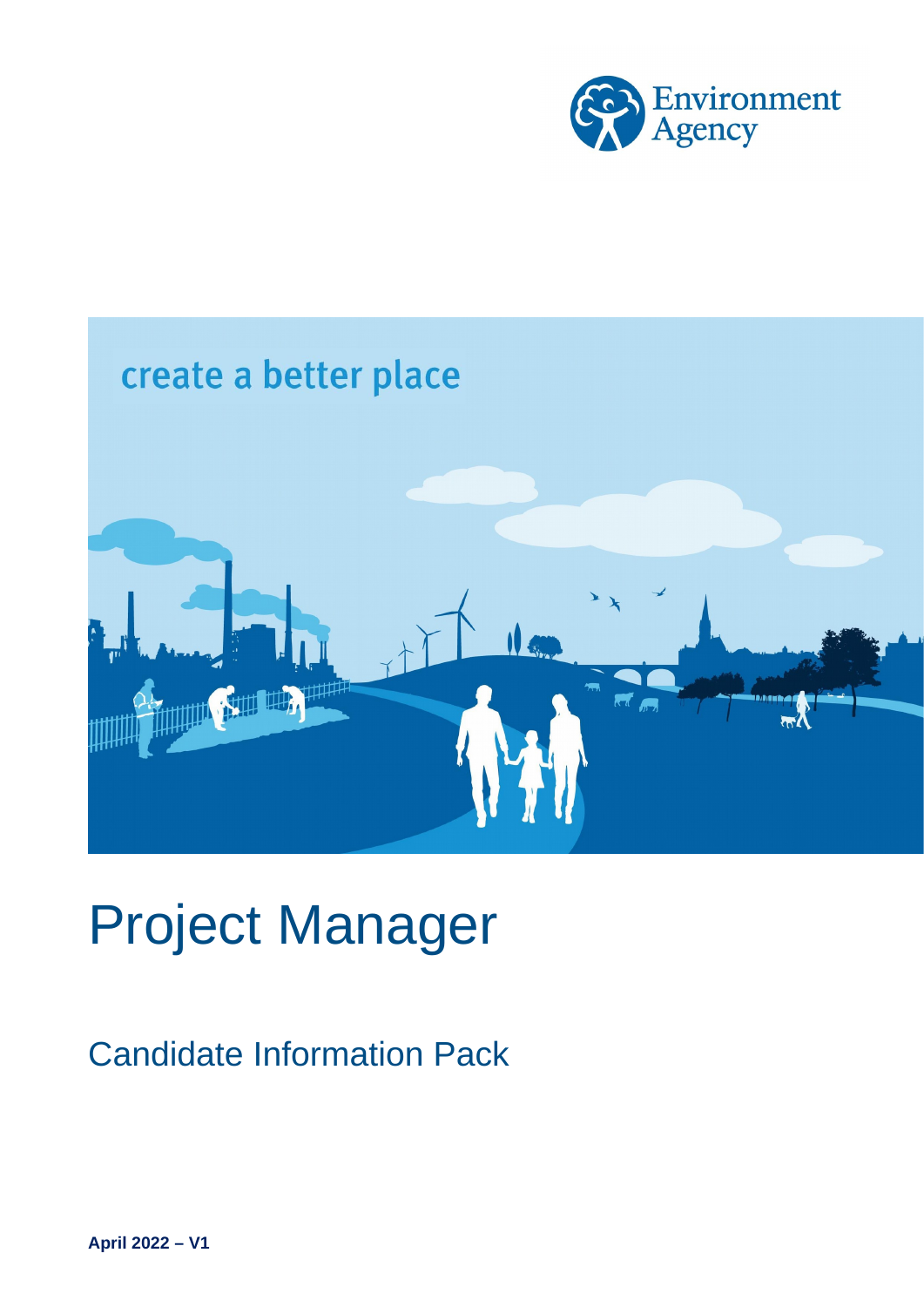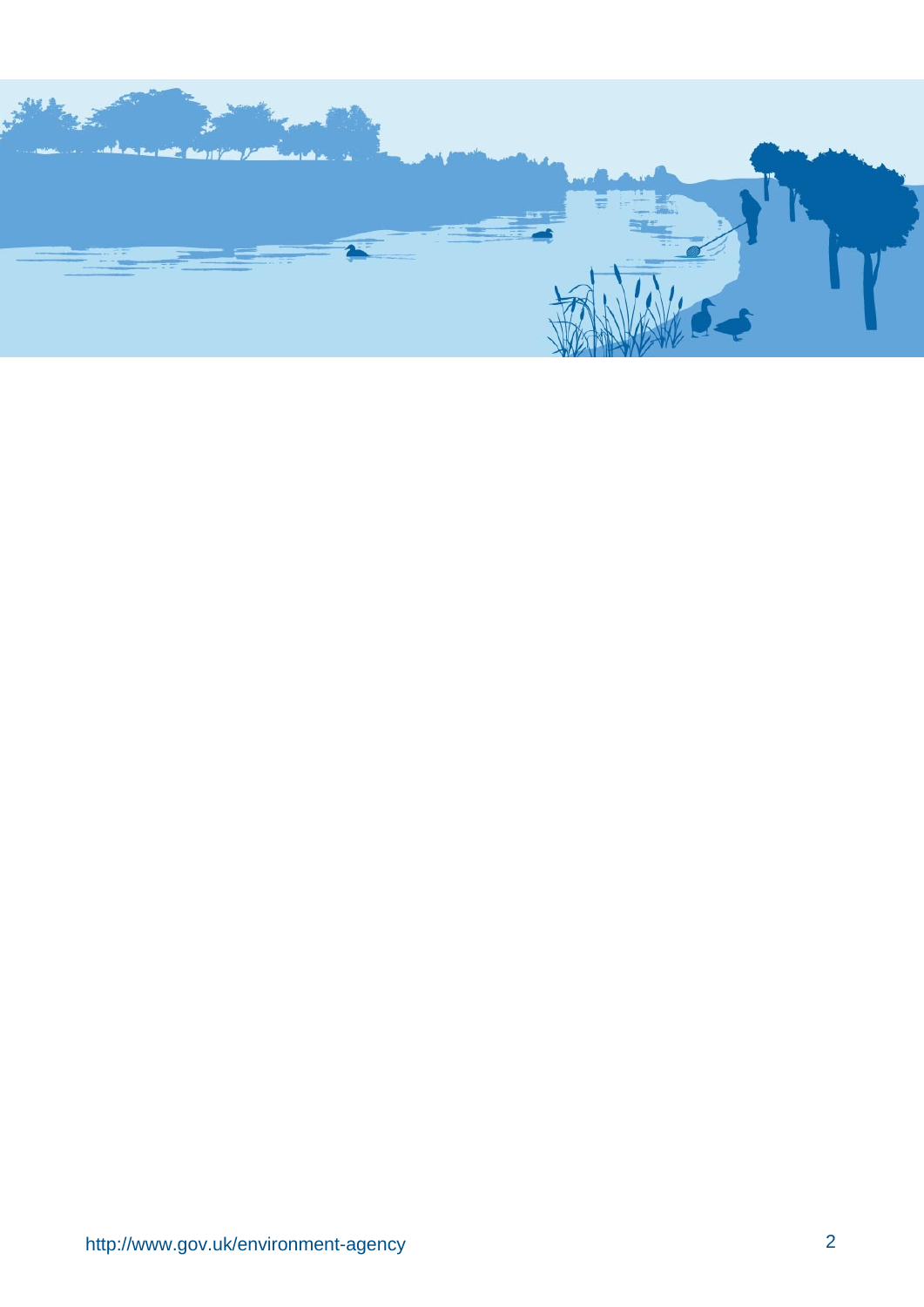**Job title: Project Manager Job location: National Date: April 2022**

## **Contents**

- **1. Our organisation**
- **2. Salary and benefits**
- **3. The role**
- **4. Further information**
- **5. How to apply**



http://www.gov.uk/environment-agency 33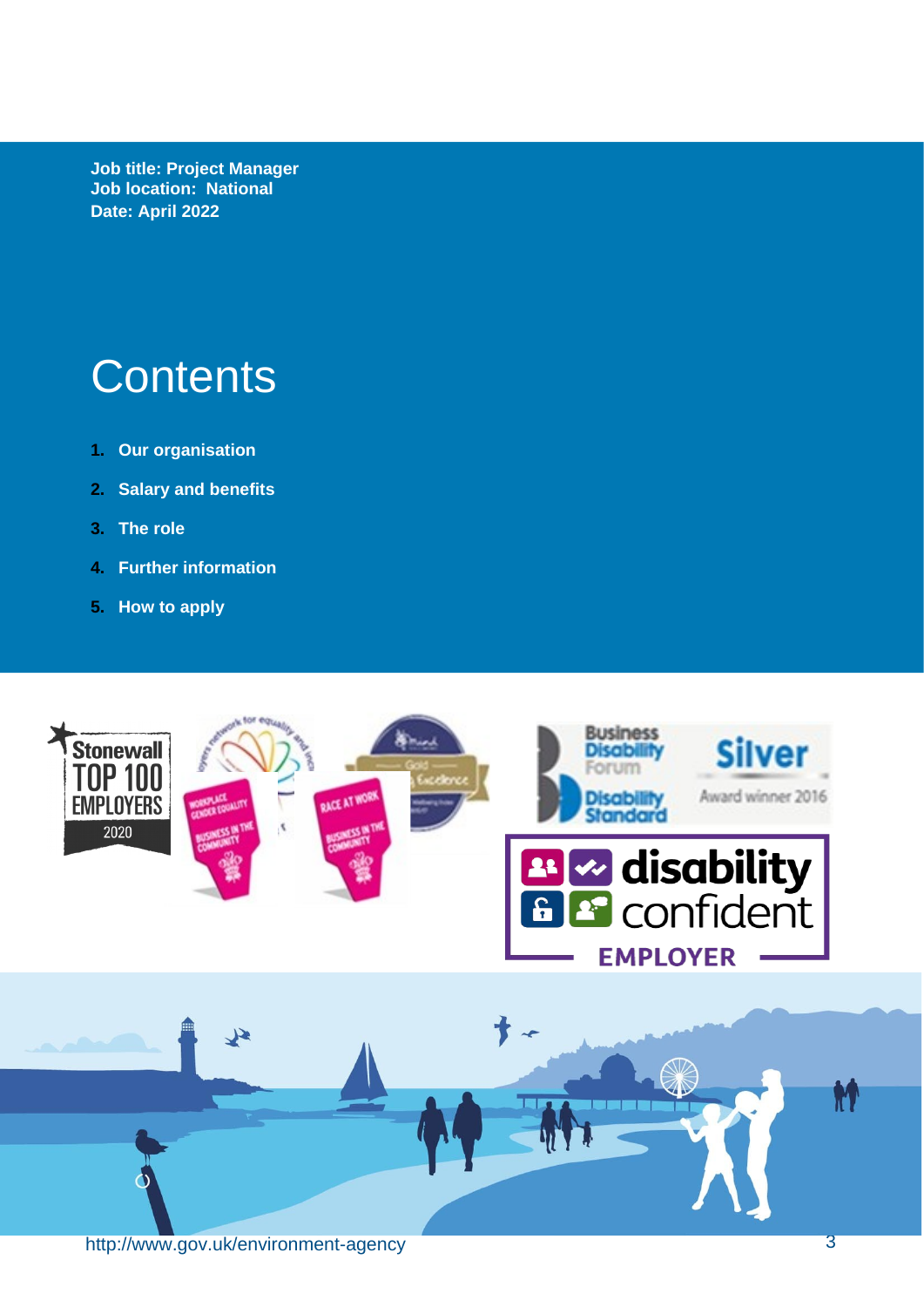# 1. Our organisation

### **Our organisation**

We are the Environment Agency. We protect and improve the environment. Acting to reduce the impacts of a changing climate on people and wildlife is at the heart of everything we do. We reduce the risks to people, properties and businesses from flooding and coastal erosion. We protect and improve the quality of water, making sure there is enough for people, businesses, agriculture and the environment. Our work helps to ensure people can enjoy the water environment through angling and navigation. We look after land quality, promote sustainable land management and help protect and enhance wildlife habitats. And we work closely with businesses to help them comply with environmental regulations. We can't do this alone. We work with government, local councils, businesses, civil society groups and communities to make our environment a better place for people and wildlife.

Of course, none of this will be possible without the professionalism and dedication of our staff. We are committed to promoting equality and diversity in all we do, and to valuing the diversity of our workforce, customers and communities.

We're committed to helping our people to find new ways of working and to maintain our focus on creating a better place for people and wildlife. For more information on the Environment Agency and what we do, please visit:

### **[www.environment-agency.gov.uk/aboutus](http://www.environment-agency.gov.uk/aboutus)**

[Website](http://www.gov.uk/environment-agency) | [Twitter](https://twitter.com/envagency) | [Facebook](https://www.facebook.com/environmentagency) | [LinkedIn](https://www.linkedin.com/company/environment-agency) | [Instagram](https://www.instagram.com/envagency) | [Flickr](https://www.flickr.com/photos/environment-agency) | [YouTube](http://www.youtube.co.uk/user/EnvironmentAgencyTV)

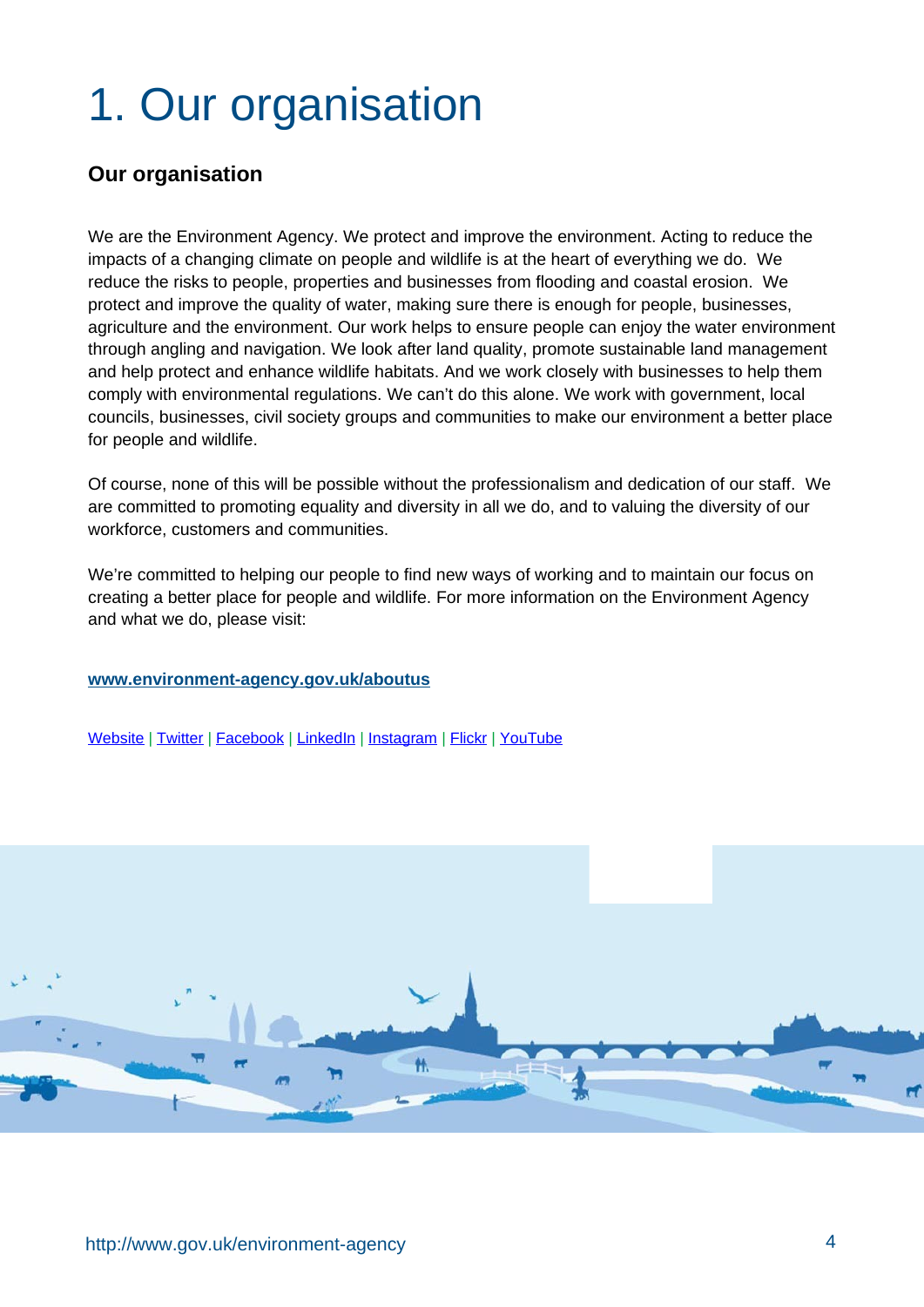# 2. Salary and benefits

Join us in this role and you will enjoy the following benefits:

| <b>Grade Rate:</b>        | minimum £36,389 (pro-rata - if part time or an assignment)                                                                                                                                                                                                                                                                                                                                    |
|---------------------------|-----------------------------------------------------------------------------------------------------------------------------------------------------------------------------------------------------------------------------------------------------------------------------------------------------------------------------------------------------------------------------------------------|
| <b>Location:</b>          | Flexible, National                                                                                                                                                                                                                                                                                                                                                                            |
| <b>Hours of work:</b>     | 37 hours FTE, permanent and fixed term                                                                                                                                                                                                                                                                                                                                                        |
| <b>Leave entitlement:</b> | Your leave allowance in this role will be 27 days or equivalent,<br>depending on working pattern, plus bank holidays. Your allowance<br>will be pro-rata if you work part time or you are on an assignment to a<br>role at a higher grade that attracts an increased entitlement. Your<br>entitlement depends on your grade, your contracted hours, and your<br>length of continuous service. |
|                           | We also offer up to two days paid environmental outcome days each<br>year. These give you the opportunity to take part in community<br>activities with a clear environmental outcome for people and wildlife.                                                                                                                                                                                 |
| <b>Pension:</b>           | We will enrol you into the Environment Agency Pension Fund (EAPF)<br>on commencing employment, if your employment contract is for 3<br>months or more. The EAPF is part of the Local Government Pension<br>Scheme (LGPS). It is a career average scheme, which means you<br>will build up benefits based on your pay each scheme year rather<br>than your final salary.                       |
|                           | We will base your pension contributions on your actual pay and you<br>will receive tax and national insurance relief on your contributions.<br>The pension contribution rates currently range between 5.5% to<br>12.5%. Whilst you are in the scheme we will also pay an employer<br>contribution into your pension pot. We currently pay 19%, so this is a<br>very generous scheme.          |

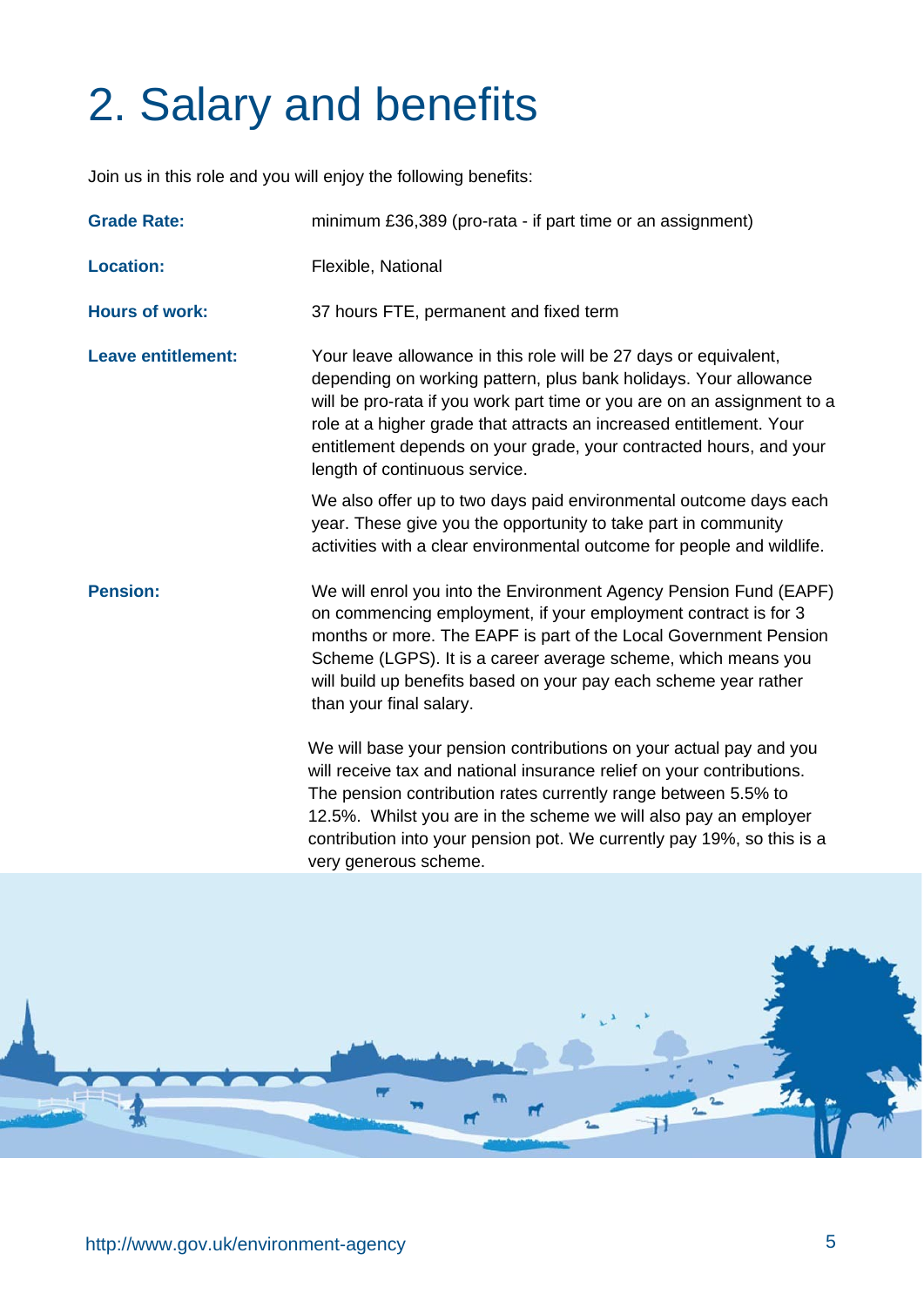# 2. Salary and benefits continued

| <b>Work/life balance:</b> | We support flexible working hours and practices including job share<br>to help you strike a good balance between your work life and your<br>personal life. We will also encourage you to keep developing your<br>skills and professional knowledge throughout your career.                                                                                                                                                                                                |
|---------------------------|---------------------------------------------------------------------------------------------------------------------------------------------------------------------------------------------------------------------------------------------------------------------------------------------------------------------------------------------------------------------------------------------------------------------------------------------------------------------------|
|                           | As government restrictions continue to lift, Defra group is exploring<br>future ways of working with flexibility in mind. This means, that<br>subject to business need, successful candidates will be offered the<br>option to combine working at home with working at their contractual<br>Defra group workplace, with occasional travel to other work locations.<br>Further information relevant to this post will be available for<br>candidates invited to interview. |
| <b>Diversity:</b>         | We are committed to diversity and inclusion. We aspire to be the best<br>employer in the country for equality, diversity and inclusion (EDI) and<br>want all our staff to feel valued and respected and to see this as a<br>great place to work. From our EDI executive champions to our EDI<br>employee networks, everyone has a part to play to embed equality,<br>diversity and inclusion in our organisation. Diversity: it's in our nature.                          |
| <b>Relocation:</b>        | If you need to relocate to take up this role, we might be able to offer                                                                                                                                                                                                                                                                                                                                                                                                   |

financial help with this. This will depend on your circumstances, so if it's something you are interested in, please discuss it with us to find out what the options are.

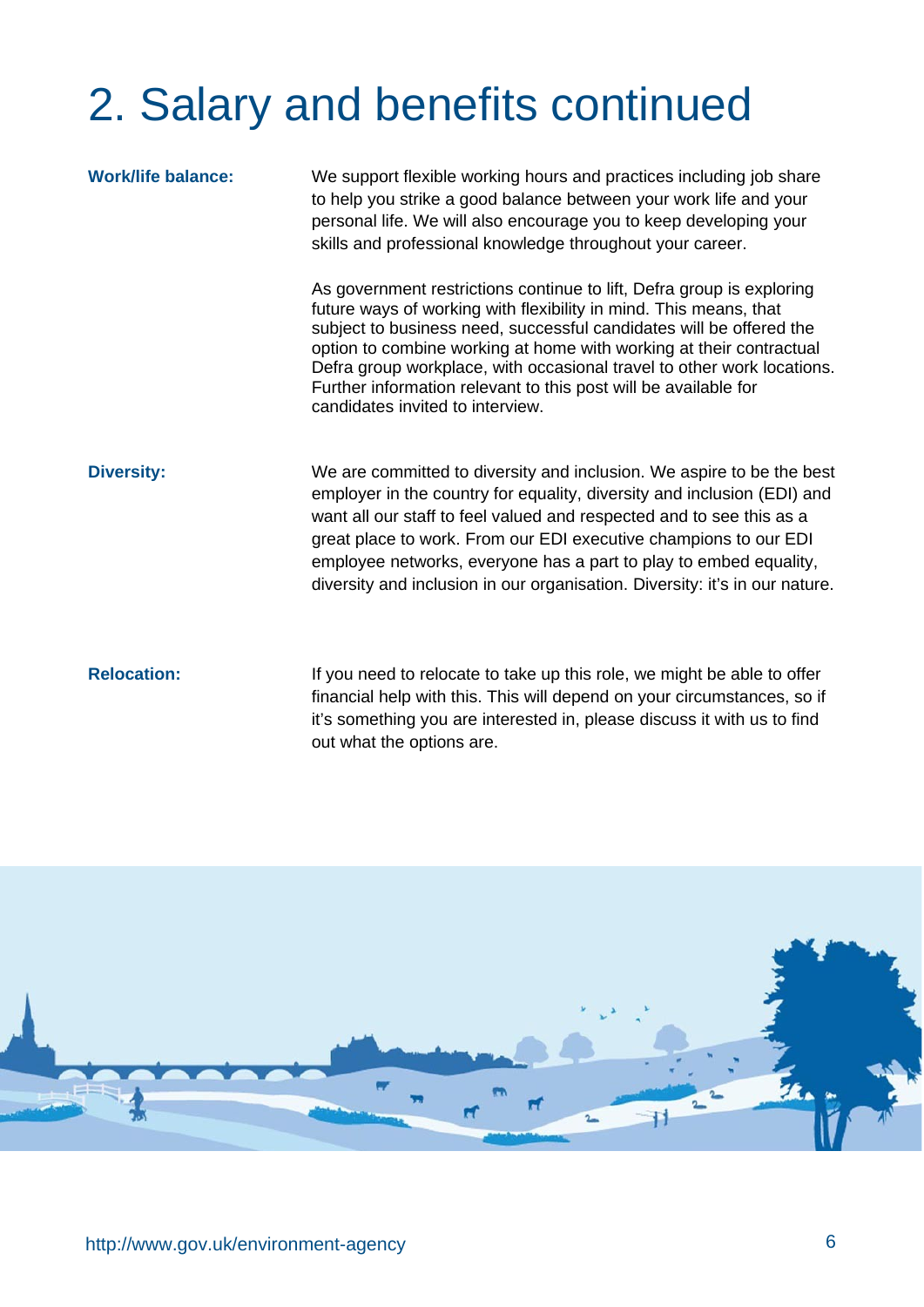# 3. Salary and benefits continued

**Tenancy deposit loan:** Our Tenancy Deposit Loan scheme assists employees directly employed by the Environment Agency in meeting the costs of a deposit for a privately rented home, which can sometimes act as a barrier to moving.

> The scheme gives access to an interest free loan to pay for some or all of a deposit on a privately rented home. The loan can be paid back over a period of up to 12 months, directly from the monthly salary.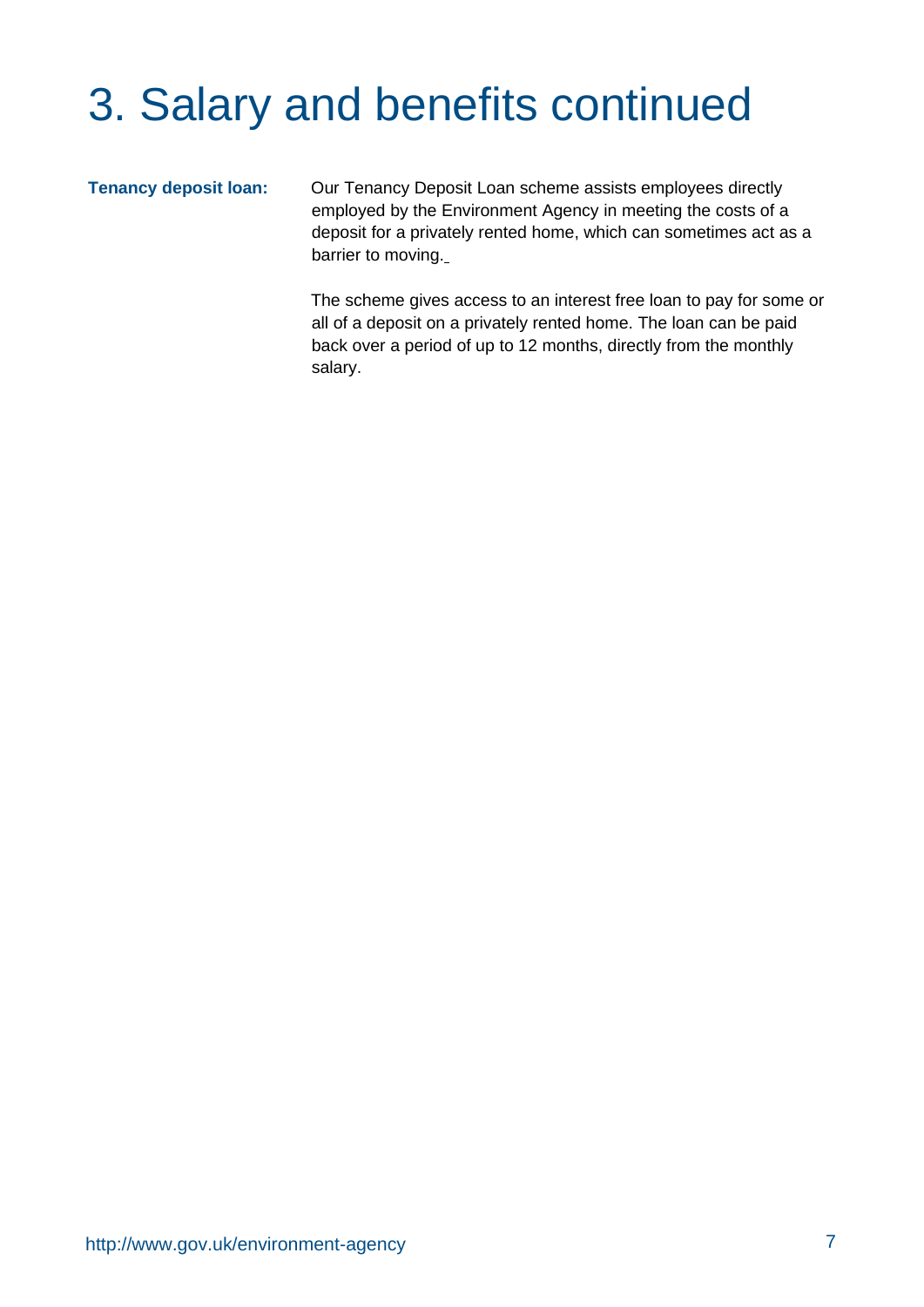

## 3. The role

Our advert describes the day to day activities of the role, the team it operates within and the skills/experience we're looking for from applicants. This information should be read in conjunction with the job family role profile that we've provided.

In the Environment Agency, our roles are grouped by grade and similar characteristics into one of seven job families. Job families describe the work undertaken in broad terms. This enables us to use generic profiles to broadly describe 80% of the key accountabilities, skills and experience for each job family at each grade.

The role of Flood and Coastal Risk Management (FCRM) Project Manager fits into our Partnership & Customers job family at grade 5.

In this role you will help to deliver the next generation of projects that will help to support our newly launched National Strategy for managing flood and coastal erosion risk. Our projects will help to deliver places and infrastructure that are resilient to our changing climate and create a nation that is ready to respond to changes in risk from flood and coastal erosion. Delivering ambitious solutions through our people and partnerships requires project managers who are innovative, creative and flexible, to work within our FCRM Development Portfolio. The Portfolio is an established professional project delivery environment that provides support, assurance, training and community to our project managers and Project Support Officers (PSOs).

Our team sits within the Portfolio Management and Assurance (PMA) team, one of three different delivery strands of the FCRM directorate. We are an inclusive, passionate and hard-working team, who lead on:

- Managing a highly effective Portfolio Management Office (PMO).
- Expertly running investment appraisals, to make savings where possible and continuously improve project delivery.
- Providing a high quality and supportive assurance service
- Keeping people safe through effective regulation.
- Ensuring a financially sustainable, digitally enabled and highly skilled workforce.

The successful candidate will be line managed by one of our team leaders and will work directly with project executives in project delivery, reporting to a programme manager.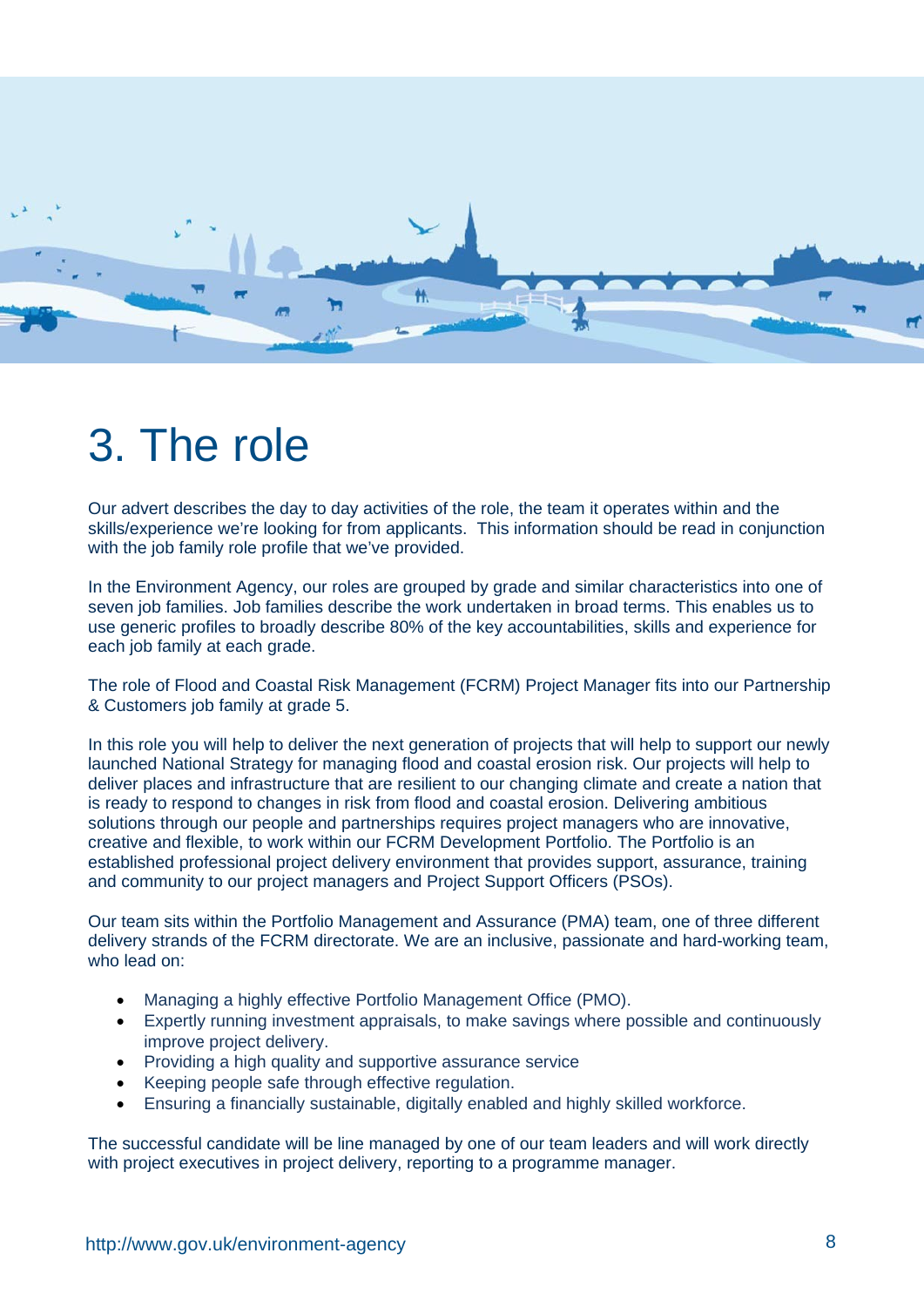We are currently recruiting for permanent and temporary internal assignment or fixed term external contracts for up to 23 months. However, you will need to apply for both permanent and temporary positions separately to be considered for both roles. We will look to interview only once in this instance.

Interviews for this role will take place week commencing 16 and 23 May 2022, using virtual technology. The assessment stage will include a variety of methods to help us to get the best out of every candidate.

To find out more about this role, please contact:

Simon Little (Say my name: Si-mon Lih-tul) [simon.little@environment-agency.gov.uk.](mailto:simon.little@environment-agency.gov.uk) or +447795390301

Nadine Siebdrat (Say my name: Nah-deen Zeeb-draht) [nadine.siebdrat@environment](mailto:nadine.siebdrat@environment-agency.gov.uk)[agency.gov.uk](mailto:nadine.siebdrat@environment-agency.gov.uk) or +447795237599

Frank Lopez (Say my name: Frahnk Loh-pez) [frank.lopez@environment-agency.gov.uk](mailto:frank.lopez@environment-agency.gov.uk) or +447919305671.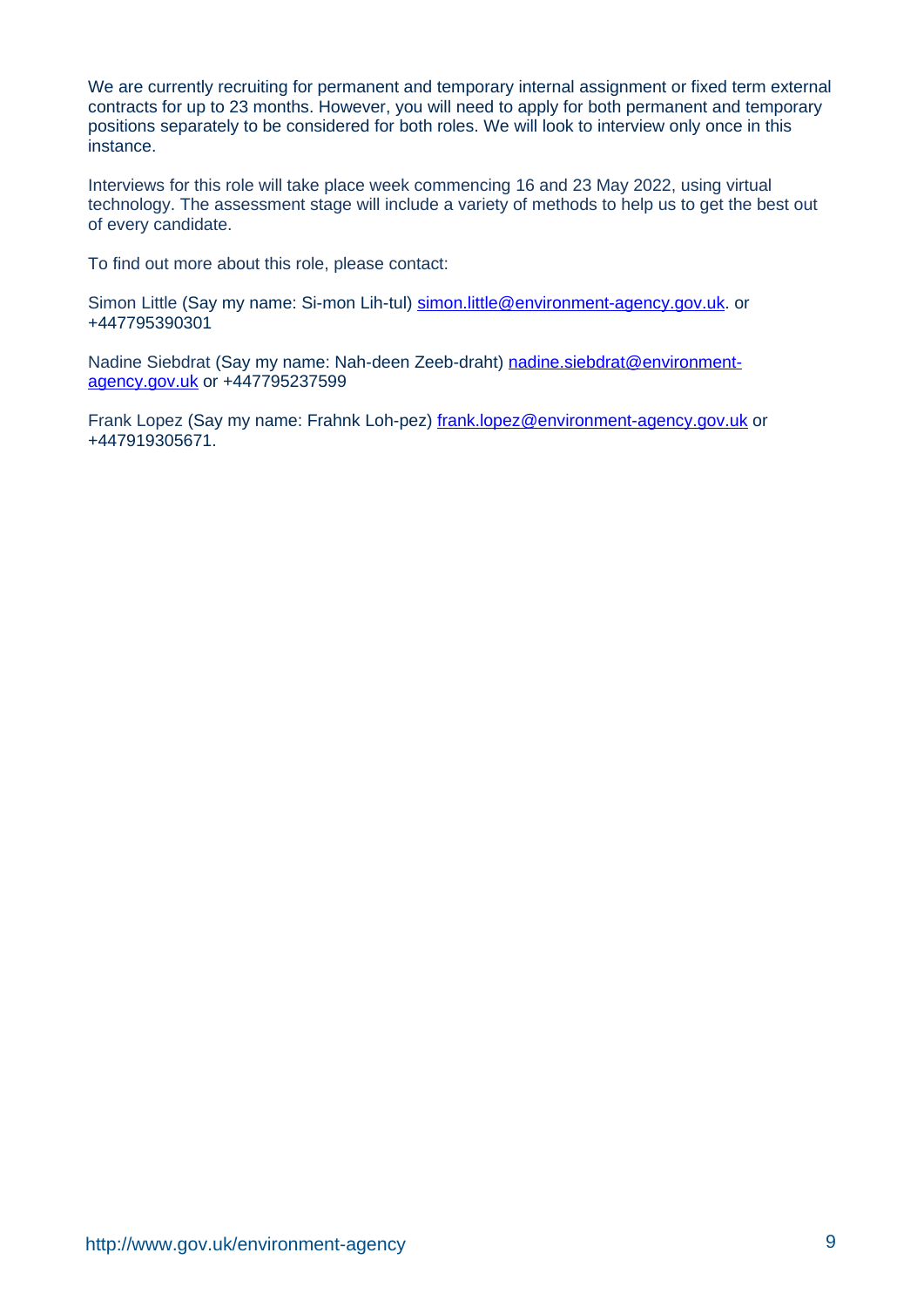

# 4. Further Information

The Environment Agency values a diverse workforce and welcomes applications from all sections of the community who wish to join a workforce which embraces difference and welcomes everyone.

We aim to create and maintain a diverse workforce (including our Board and Executives) that better reflects the UK's economically active population. Therefore, we particularly welcome applications from Black, Asian and Minority Ethnic (BAME), disabled, female and LGBT+ candidates who are under-represented across our workforce.

In this national role, you can work flexibly in any one of over 50 offices across England. Much of our work occurs virtually, we encourage blended home and office working. Some travel will be required to attend meetings/training.

## **Eligibility to apply and continuity of employment**

Employment agency workers and contractors are considered to be external candidates and should therefore only apply for positions that are being advertised externally. They are also not eligible to claim continuity of employment should they be successful in securing a position with the Environment Agency.

If you have been a member of a Regional Flood and Coastal Committee in the last 12 months we will not be able to continue with your application based on agreed appointment rules related to employing ex-RFCC members. We would welcome an application from you once the 12 month period have passed.

For applicants who currently work in local government or other bodies listed in the Redundancy Payments (Continuity of Employment in Local Government etc.) (Modification) Order 1999, you may be eligible for continuous service for the purpose of calculating any future redundancy payment. In addition, if you can demonstrate that you have worked at the Environment Agency immediately before joining the Civil Service and are now being re-employed by the Environment Agency within a period of three years of leaving, you may also count your Civil Service employment for the purpose of calculating your service related entitlements as outlined above. If you are unsure of your status then you should contact your own HR Team.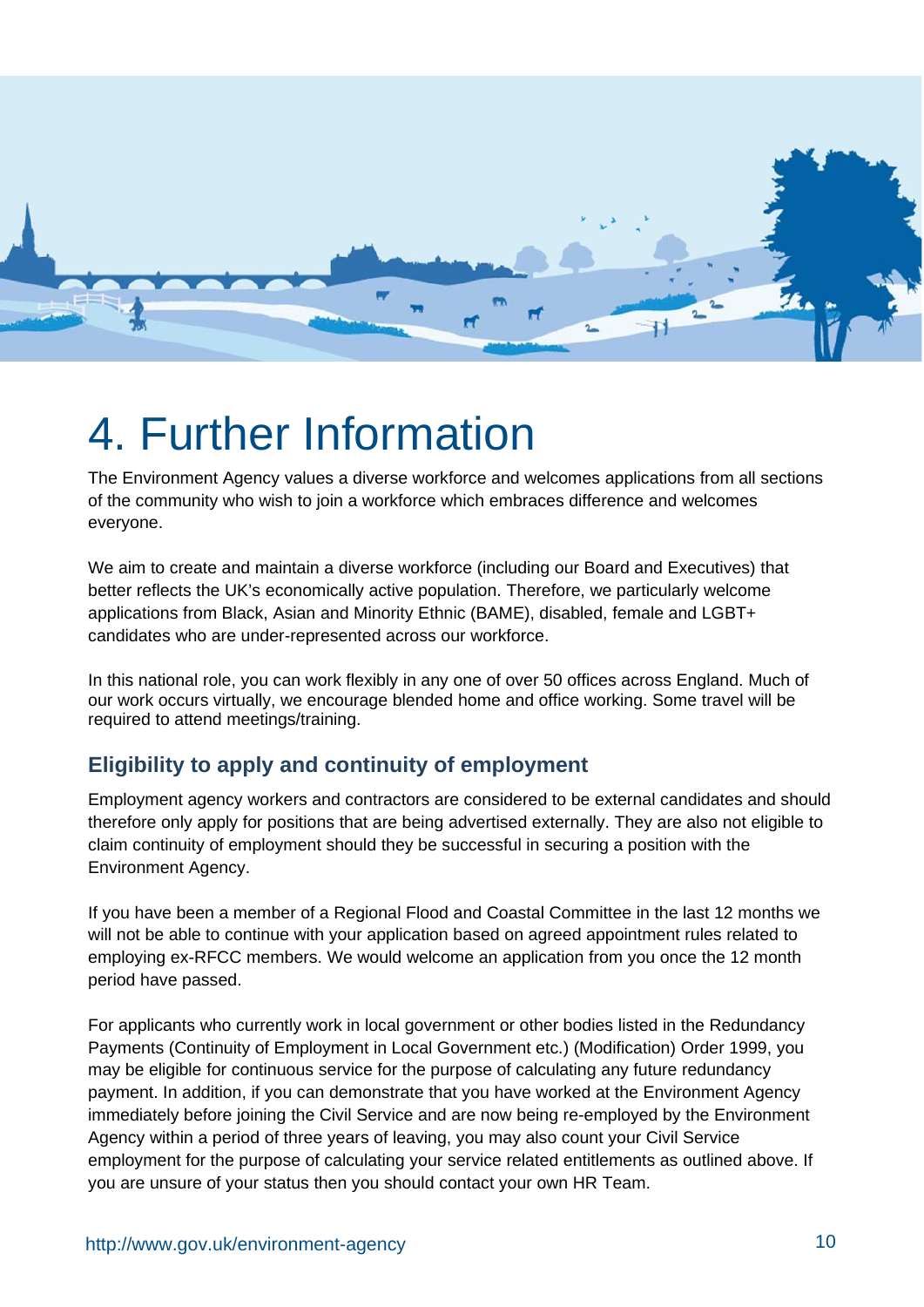

# 4. Further Information

## **Pre-employment Checks**

We apply the Baseline Personnel Security Standard (BPSS) check when recruiting staff to our posts. This includes a basic criminal records check.

For the great majority of roles in the Environment Agency this will be sufficient and only certain roles will require a higher level of clearance. Should this be necessary, you will be advised of this during the recruitment process.

Positions based at our London office or roles that require frequent travel to London require CTC level security clearance. This will be confirmed to you during the recruitment process.

### **Want to find out more?**

To find out more about what it's like to work at the Environment Agency, please visit: <https://www.gov.uk/government/organisations/environment-agency/about/recruitment>

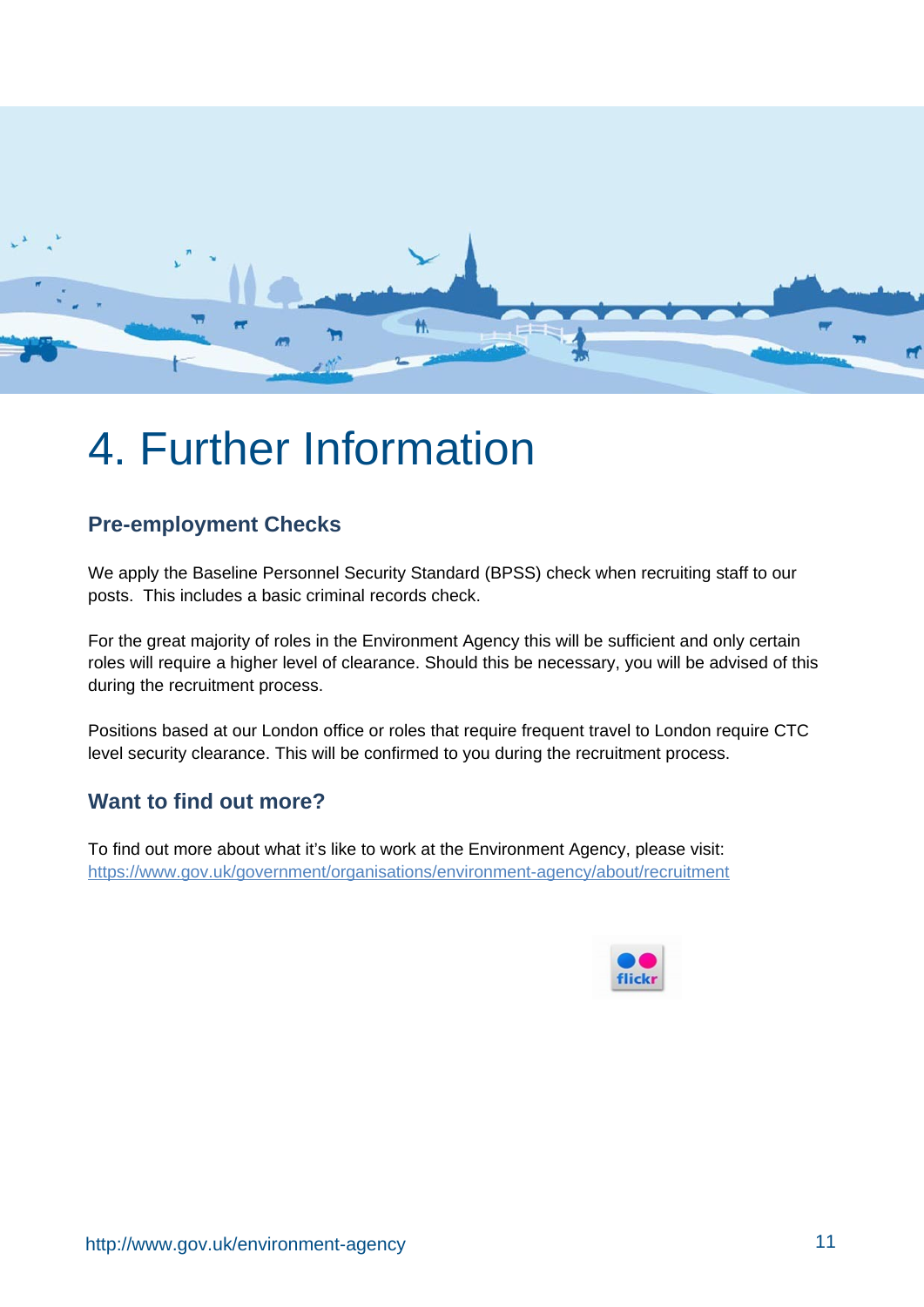

twitter S Fi facebook Linked in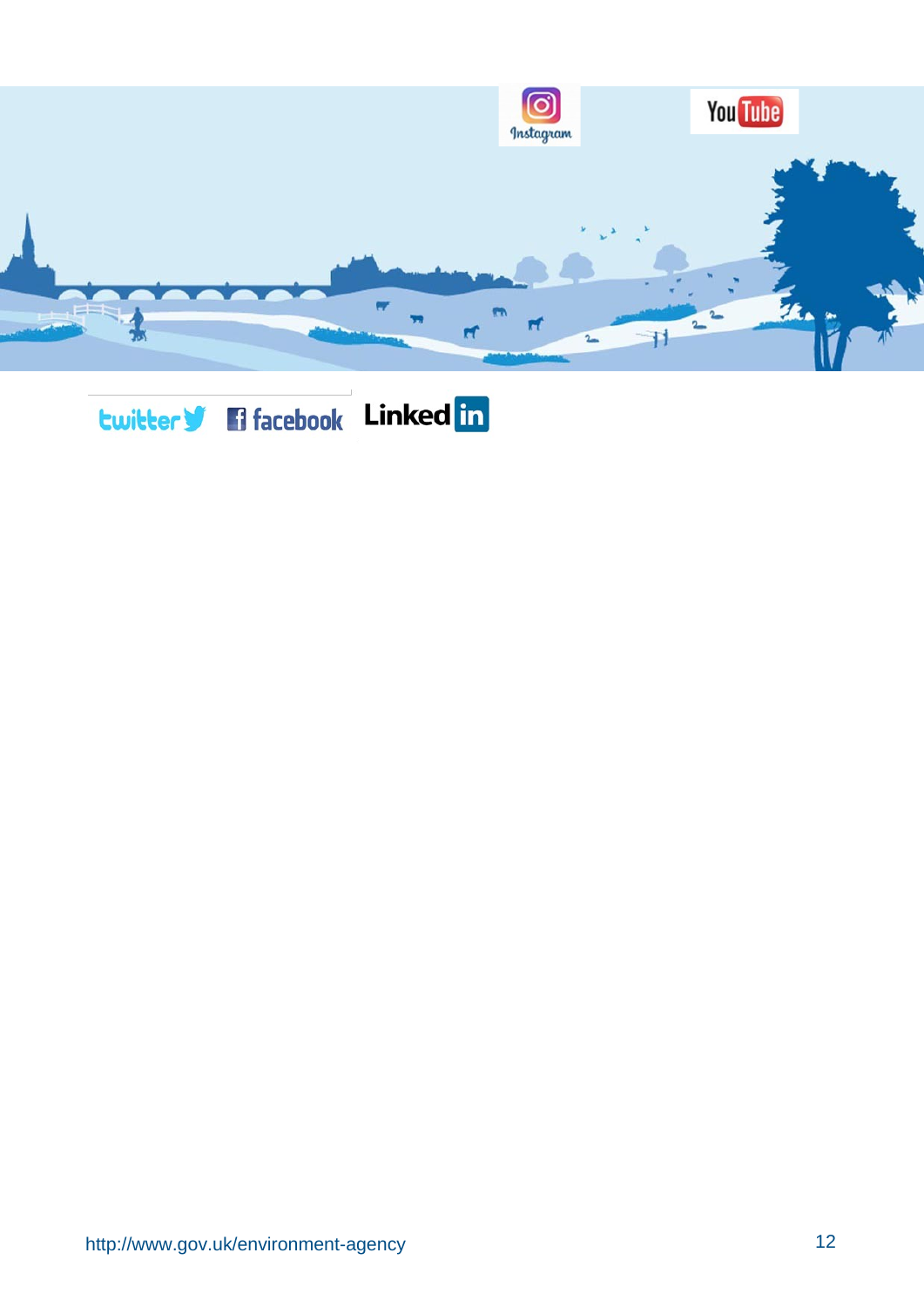# 5. How to apply

We use an online recruitment system. To make the application process simple and straightforward, and so that you know how it works and what we need from you, we've put together a few hints and tips. Make sure you have all the information you need about the vacancy. For some jobs, you'll be asked to download a candidate pack, like this one, where you'll find specific application instructions.

The first thing you need to do is sign up to our recruitment system. You will need a valid e-mail address to log in and apply for opportunities, as all communication from us will be via e-mail. You can do this via the vacancy you are interested in by selecting **'Apply'** at the bottom of the advert.

Once you've clicked this link you'll then be asked:

- Do you have the right to live and work in the UK?
- Do you have the required qualifications or equivalent experience, which were stated in the job advert?
- Are you currently an employee of this organisation?

Simply answer yes or no and you can carry on with your application. You'll then see the **'Register'** page. Simply complete the details and select **'Submit Registration'** and register to the system. You only need to sign up to the system once; you'll just be able to login next time.

When it comes to the actual application, you need to fill out each section, please be aware that the system will automatically time out if you are inactive for more than 60 minutes. This will result in any unsaved information being lost so make sure you save what you are doing regularly. Once you've finished, your details and information will be saved on the system for any future applications – of course, you can edit your details at any point.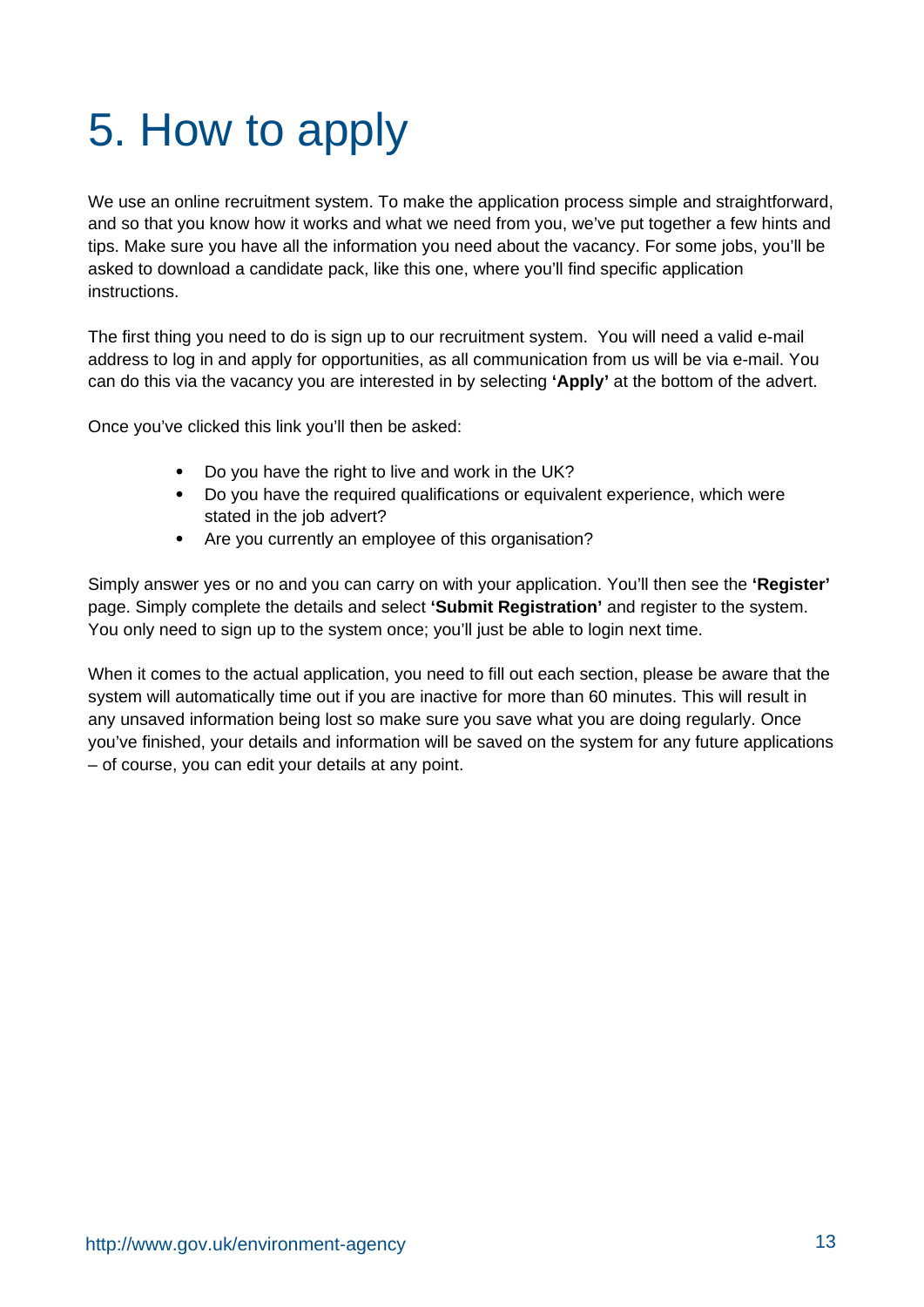

## 5. How to apply continued

When you apply to the Environment Agency for a job we will ask you to provide your personal data on our application form. We need this information so that we can establish your identity and your right to work in the UK.

You can read our Data Protection Statement on the application process page of our recruitment system. It is also available for reference on each page of the actual application.

## **Competence Questions/Statement**

We're keen to know what makes you right for the job you're applying for and why we should ask you in for an interview. The competence questions/statements are your chance to convince us!

You should demonstrate how your skills, qualities and experience meet the requirements of the job (as described in the job advert and candidate pack). And instead of simply telling us, show us: use real life examples of where you've used a certain skill or how you've practically applied your experience.

There's a 250 word limit per competence including spaces. It's a really important part of the selection process so make sure you keep your statement relevant and concise. Think about what we need to know about you and what you'd bring to the role and our organisation.

We select applications based entirely on your competency answers. Consider using the STAR technique when answering the questions and use the full word limit per competence.

The recruiting managers won't be able to see job history, CV or any personal characteristics. We do this to ensure our selection processes are not influenced by biases around these characteristics.

If you submit an extract of your curriculum vitae or ask for us to refer to an attachment, your statement will be unscored and you won't be sifted for interview.

This role requires the following capabilities: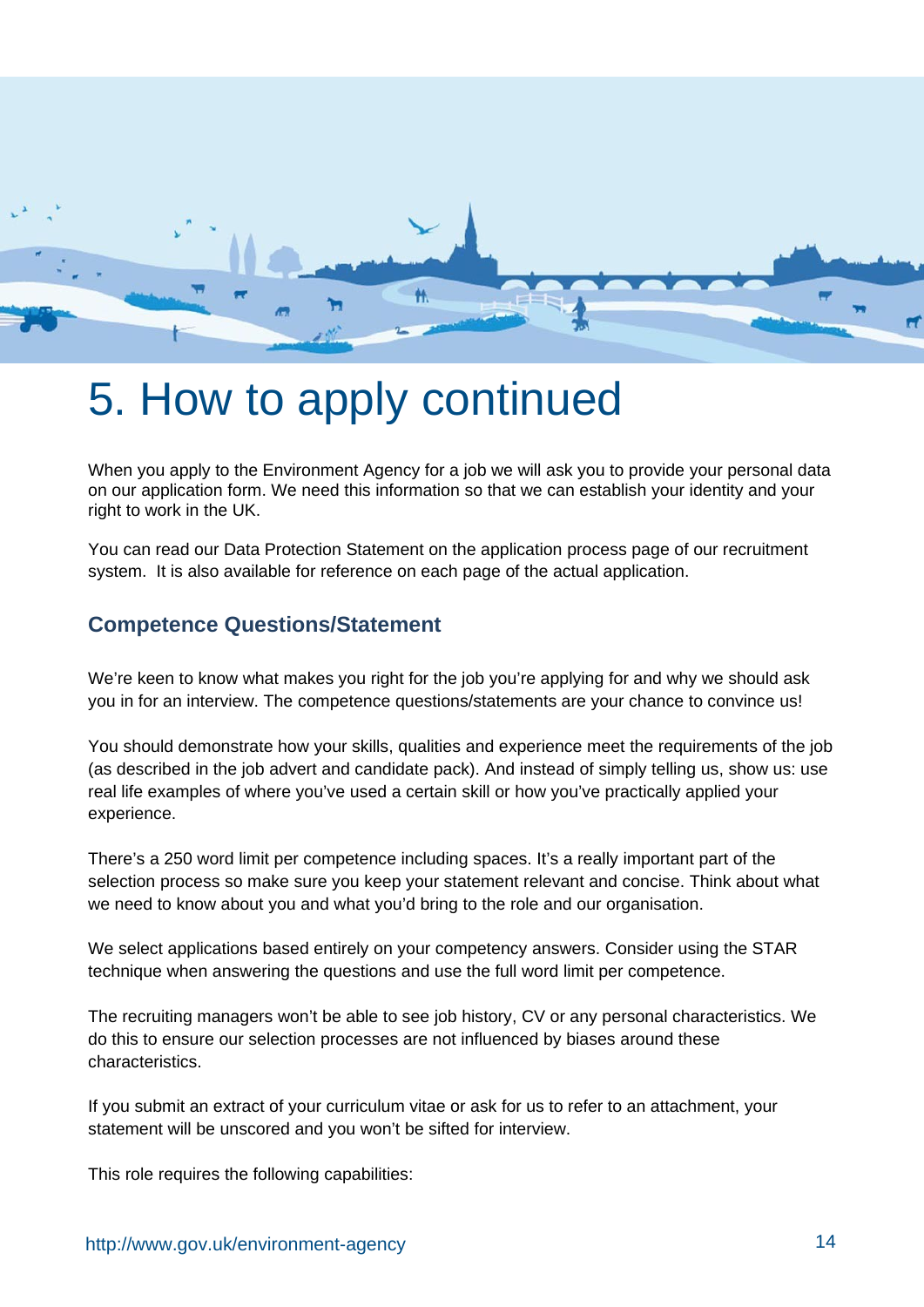| <b>Capability and definition</b>                                                                                                                                                       | <b>Indicators</b>                                                                                                                                                                                                                                                                                                                                                                                                                                                                                                                                                                                                                                                                                                                                                                                                                                                                                                                                                                                                                                                                                                                                                                                                                                                                                                                                                                                                                                                                                                                                                                                                                                                                                                                                                                                |
|----------------------------------------------------------------------------------------------------------------------------------------------------------------------------------------|--------------------------------------------------------------------------------------------------------------------------------------------------------------------------------------------------------------------------------------------------------------------------------------------------------------------------------------------------------------------------------------------------------------------------------------------------------------------------------------------------------------------------------------------------------------------------------------------------------------------------------------------------------------------------------------------------------------------------------------------------------------------------------------------------------------------------------------------------------------------------------------------------------------------------------------------------------------------------------------------------------------------------------------------------------------------------------------------------------------------------------------------------------------------------------------------------------------------------------------------------------------------------------------------------------------------------------------------------------------------------------------------------------------------------------------------------------------------------------------------------------------------------------------------------------------------------------------------------------------------------------------------------------------------------------------------------------------------------------------------------------------------------------------------------|
| <b>Programme &amp; Project Management</b><br>Selects, plans and manages<br>contractors, programmes or events to<br>achieve a set of Environment Agency<br>objectives cost-effectively. | Identifies occasions where external expertise or<br>capacity is required. Manages the process of identifying<br>and procuring suitable contractors in line with<br>Environment Agency standards.<br>Uses external resources in a cost-effective manner,<br>ensuring that contractors and consultants are fully<br>briefed and that the Environment Agency gets the best<br>possible value for money.<br>Regularly reviews work undertaken by contractors or<br>٠<br>consultants against objectives and ensuring that the<br>contractor is aware of any changes impacting on their<br>work for the Environment Agency.<br>Plans, directs and co-ordinates activities to manage and<br>٠<br>implement complex interrelated projects from<br>contract/proposal initiation to final operational stage.<br>Determines, monitors and reviews all programme<br>٠<br>economics to include all costs, operational budgets,<br>staffing requirements, resources and risk. Ensures that<br>programme is managed to maximise Environment<br>Agency benefits.<br>Understands and applies project planning techniques to<br>$\bullet$<br>ensure project is delivered on time and to expected<br>standards.<br>Agrees appropriate project options and delivers project<br>$\bullet$<br>objectives in the most cost effective manner.<br>Contributes effectively to a project where another<br>organisation takes the lead, including assisting with<br>project management. Appraises the effectiveness of the<br>collaborative project and communicates the outcome.<br>Sets appropriate milestones; recognises and plans for<br>٠<br>areas of particular difficulty, uncertainty and setbacks,<br>regularly reviews project progress and effectiveness.<br>Identifies, sets up and co-ordinates events to<br>٠ |
| Delivers results through others<br>Harnesses the team to deliver results<br>on time, to required standards and in<br>line with organisational processes and<br>procedures.             | communicate and deliver, with maximum impact, the<br>Environment Agency's messages to internal or external<br>audiences, positively promotes and publicises the work<br>of the Environment Agency.<br>Translates key performance indicators and the local<br>contribution into a team work plan and individual<br>objectives. Communicates this effectively to team and<br>colleagues<br>Assigns workload and resources to achieve plans in line<br>٠<br>with both business priorities and an accurate profile of<br>the team's capabilities<br>Secures resources and orchestrates the activities of<br>٠<br>others to delivers results<br>Successfully obtains others' commitment to undertake<br>$\bullet$<br>work by gaining their acceptance and involvement<br>Monitors progress against key performance indicators,<br>$\bullet$<br>providing timely support to address shortfalls<br>Ensures the team gets the required data right first time,<br>٠                                                                                                                                                                                                                                                                                                                                                                                                                                                                                                                                                                                                                                                                                                                                                                                                                                       |
|                                                                                                                                                                                        | identifying causes of poor data and fixing or escalated<br>appropriately<br>Improves what is delivered by welcoming challenge and<br>٠<br>through constant process improvement<br>Is flexible and manages conflicting demands in light of<br>٠<br>changing circumstances<br>Achieves tangible results by delegating (with support)<br>٠<br>suitable responsibilities and by encouraging the team to<br>take personal responsibility for their actions<br>Uses a risk-based approach when prioritising activities<br>٠<br>and allocating resources<br>Develops and manages budget (relevant to level of                                                                                                                                                                                                                                                                                                                                                                                                                                                                                                                                                                                                                                                                                                                                                                                                                                                                                                                                                                                                                                                                                                                                                                                           |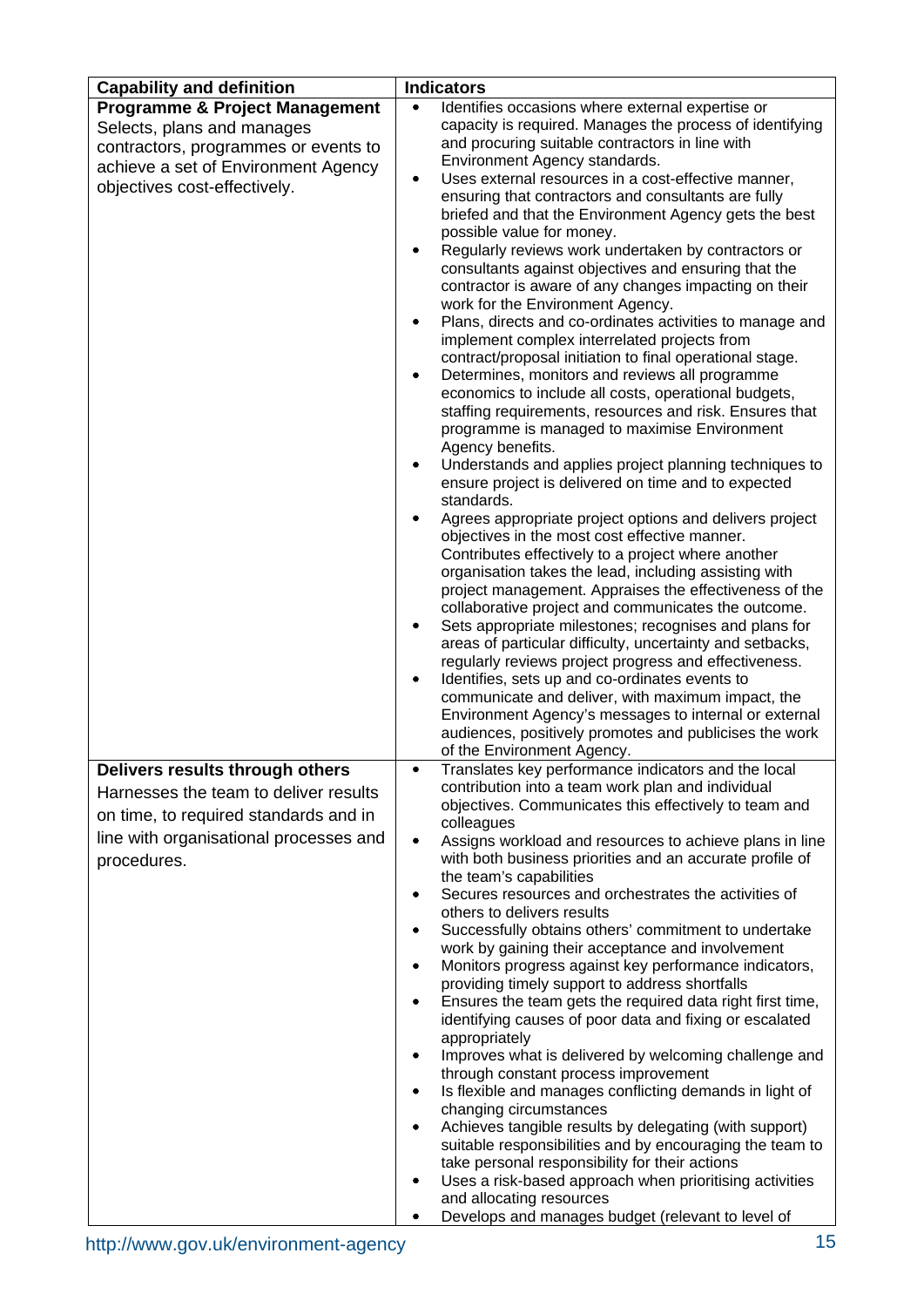| <b>Capability and definition</b>                                                                                                                                                                                       | <b>Indicators</b>                                                                                                                                                                                                                                                                                                                                                                                                                                                                                                                                                                                                                                                                                                                                                                                                                                                        |
|------------------------------------------------------------------------------------------------------------------------------------------------------------------------------------------------------------------------|--------------------------------------------------------------------------------------------------------------------------------------------------------------------------------------------------------------------------------------------------------------------------------------------------------------------------------------------------------------------------------------------------------------------------------------------------------------------------------------------------------------------------------------------------------------------------------------------------------------------------------------------------------------------------------------------------------------------------------------------------------------------------------------------------------------------------------------------------------------------------|
|                                                                                                                                                                                                                        | responsibility required by role), ensuring all environment<br>agency processes and procedures are correctly<br>followed                                                                                                                                                                                                                                                                                                                                                                                                                                                                                                                                                                                                                                                                                                                                                  |
| <b>Takes decisions and solves</b><br>problems<br>Finds and delivers optimal solutions<br>by effectively analysing all the<br>information, probing to develop<br>alternatives and taking sound and<br>timely decisions. | Uses previous experience and careful analysis to<br>identify potential problems, effective solutions and arrive<br>at sound decisions.<br>Identifies and asks appropriate questions to explore and<br>detect root causes of problems or sources and quality of<br>evidence.<br>Applies sound techniques to analyse problems,<br>generate options and select best course of action.<br>Seeks out and considers the best available information<br>before making decisions. Probes, checks and confirms<br>veracity of data as appropriate.<br>Confronts head-on difficult situations where major<br>decisions have to be made quickly.<br>Makes sound decisions based on complex or<br>incomplete information and/or within limited timescales.<br>Escalates issues when they are beyond own limitations<br>and/or have consequences further than own<br>responsibilities. |

## **Application questions**

For some roles, we'll ask you some specific questions, like if you have a preferred work location. If you're disabled and you'd like to be part of our Guaranteed Interview Scheme, you can add this information in here.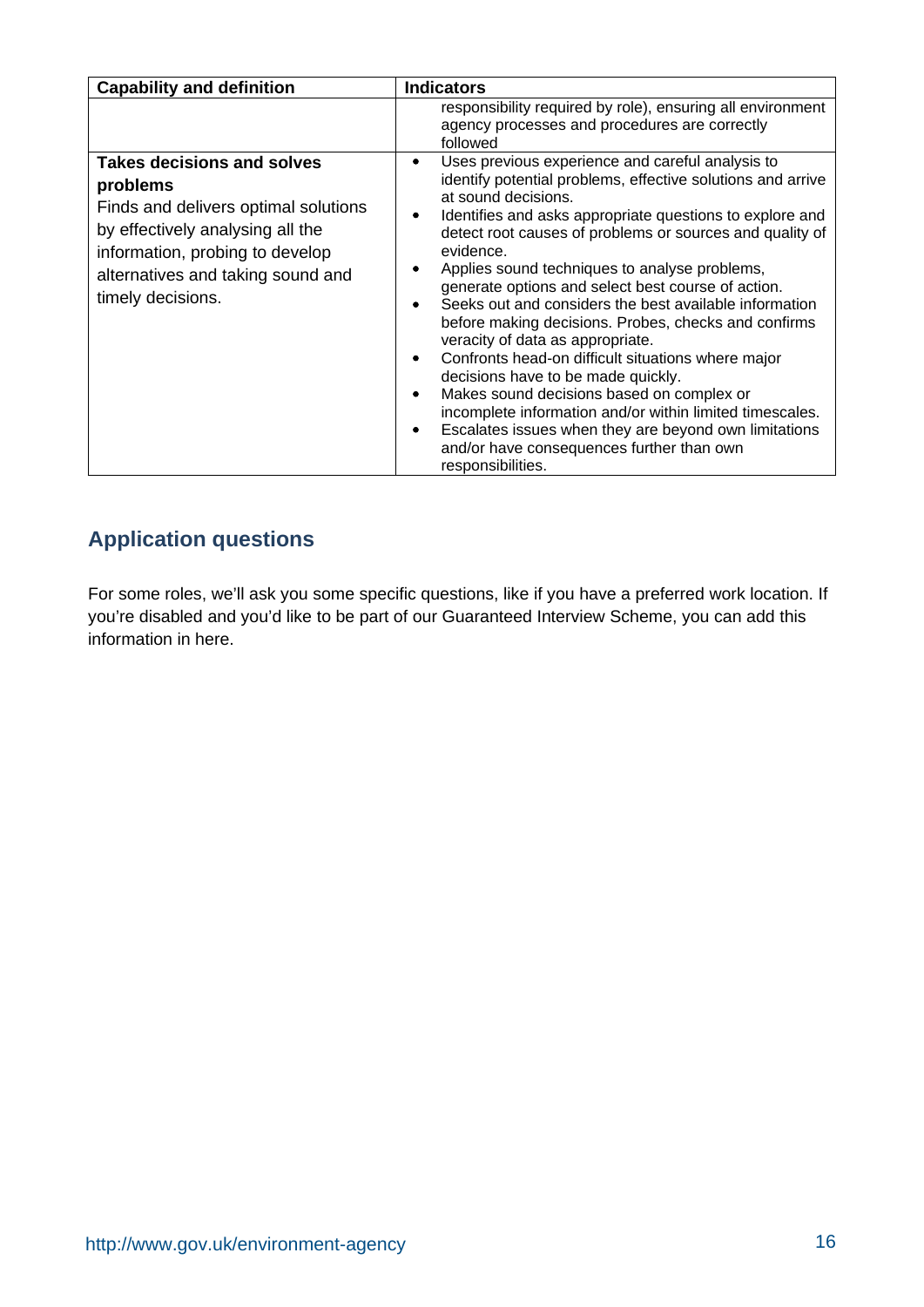

# 5. How to apply continued

## **Equality and Diversity**

We're committed to reflecting the communities we serve and we'd like you to tell us about yourself and your background.

## **Submitting your application**

Once you've filled out and completed everything, you'll be prompted to submit your application. Simply click the button and you're done.

Please be aware that once you've submitted your application, with the exception of the 'Personal Details' section you will not be able to edit your application further. If you decide to withdraw your application, you will not be able to submit another application for the same vacancy.

If, at any stage, you have questions or problems, please contact the recruitment team on 0845 241 5350 or email [ea\\_recruitment@gov.sscl.com](mailto:ea_recruitment@gov.sscl.com)

## **Setting up 'job alerts'**

If you have been unsuccessful with your application you can set up email alerts for future vacancies. You will automatically receive an email when a job that matches your criteria becomes available. To do this simply click on **'create a new job alert'**, enter your job criteria and save.